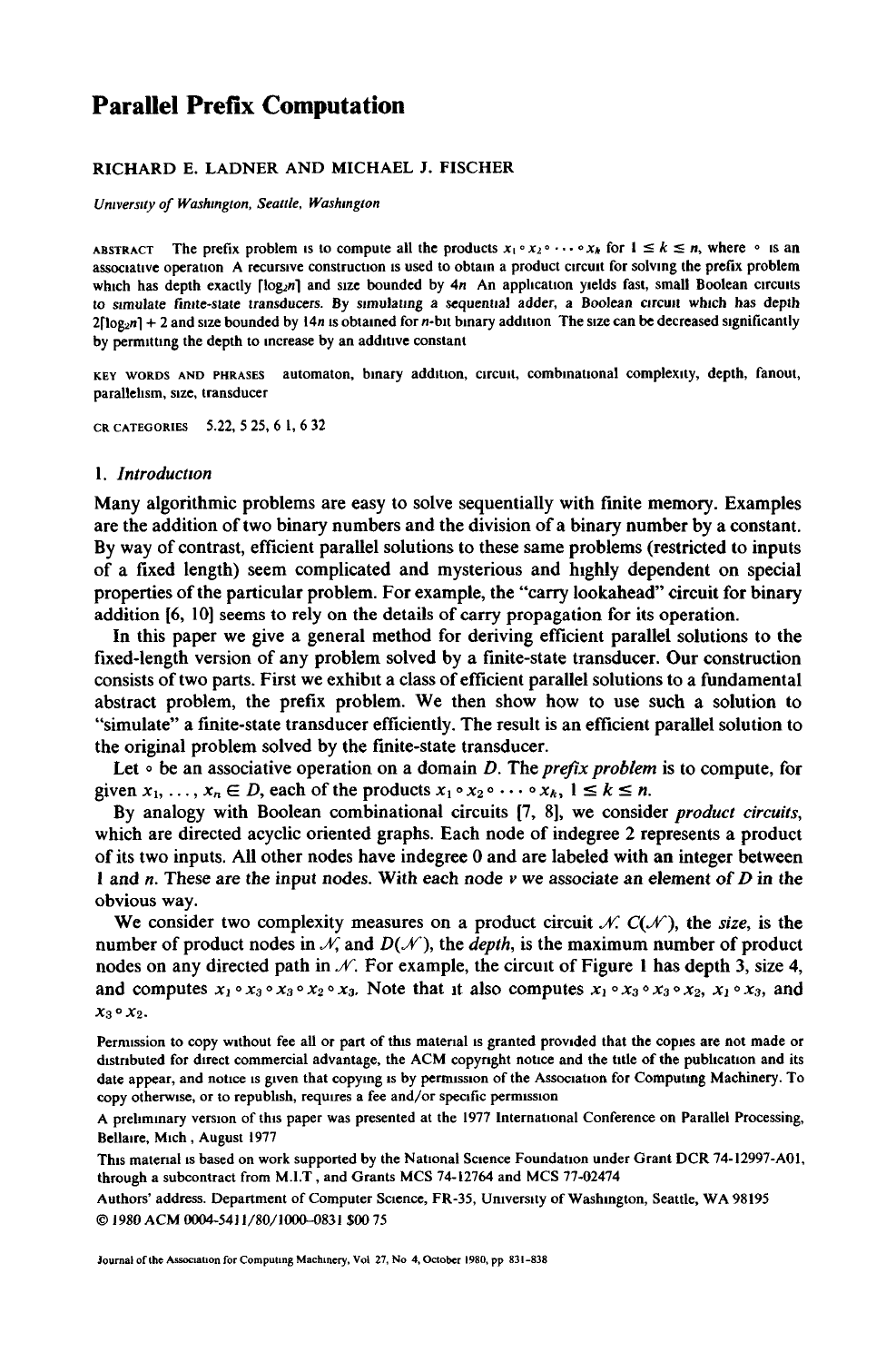

(All arcs are directed downward )



FIG. 2. A sequential adder.

The depth of a circuit corresponds to the computation time in a parallel computation environment, whereas the size represents the amount of hardware required. For the prefix problem it is straightforward to construct a circuit of the minimum possible size,  $n - 1$ , but its depth is also  $n - 1$ . Similarly, it is not difficult to find a circuit of depth exactly  $\lceil \log_2 n \rceil$ , the minimum possible depth, but the immediate recursive construction yields a circuit of size  $\Omega(n \log n)$ . In Section 2 we find a solution to the prefix problem of minimum depth [ $log_2 n$ ] and size  $\lt 4n$ .

In Section 3 we obtain a family of circuits for simulating a given arbitrary finite-state transducer on inputs of length *n* which all have depth  $O(\log n)$  and size  $O(n)$ . In Section 4 we apply those constructions to the simple machine for binary addition of Figure 2 and analyze the constants carefully. One result of our general methods is a circuit of size  $8n + 6$  and depth  $4\lceil log_2 n \rceil + 2$  which is essentially the same as the "carry lookahead" adder [10]. Changing the parameters of the construction decreases the depth to only  $2[\log_2 n] + 2$ , while the size increases to 14n, which is possibly advantageous in certain practical situations. Asymptotically, there is still a factor-of-2 gap between the depth achieved by our general methods and the best depth obtainable for addition. Brent has an adder of depth  $log_2 n + O(\sqrt{log_2 n})$ , but its size is  $\Omega(n log_2 n)$  [2]. Krapchenko achieves the same bound on depth with a linear size circuit [5, 8].

## *2. Circuits for the Prefix Problem*

In this section we define a family of circuits  $\mathcal{P}_k(n)$  for solving the prefix problem on n inputs. For each k the depth  $D(\mathcal{P}_k(n)) \leq k + \lceil \log_2 n \rceil$ . The size  $C(\mathcal{P}_k(n)) \leq 2(1 + 1/2^k)n$  $-$  4 for all  $n \ge 1$  and  $0 \le k \le \lfloor \log_2 n \rfloor$ . For small *n* the size is substantially smaller than this bound would suggest.

The recursive construction of  $\mathcal{P}_0(n)$  is shown in Figure 3, and the construction of  $\mathcal{P}_k(n)$ for  $k \ge 1$  is shown in Figure 4. When  $n = 1$ ,  $\mathcal{P}_k(n)$  is simply a single input node and contains no products. In the figures, circles represent concatenation nodes.

Figure 5 illustrates the construction of  $\mathcal{P}_k(n)$  for small values of n.

ANALYSIS OF SIZE AND DEPTH. That the constructions achieve the desired depth follows easily by induction, given the additional fact, also proved by induction, that the last output in  $\mathcal{P}_k(n)$  has depth exactly  $\lceil \log_2 n \rceil$ , even when  $k > 0$ . The correctness of the construction is also easily shown by induction and is left to the reader.

Let  $S_h(n) = C(\mathcal{P}_h(n))$ . Then S satisfies the following recurrences:

$$
S_0(n) = S_1\left(\left\lfloor \frac{n}{2} \right\rfloor\right) + S_0\left(\left\lfloor \frac{n}{2} \right\rfloor\right) + \left\lfloor \frac{n}{2} \right\rfloor, \quad n \ge 2;
$$
  
\n
$$
S_k(n) = S_{k-1}\left(\left\lfloor \frac{n}{2} \right\rfloor\right) + n - 1, \quad n \text{ even and } n \ge 2, \ k \ge 1;
$$
  
\n
$$
S_k(n) = S_{k-1}\left(\left\lfloor \frac{n}{2} \right\rfloor\right) + n - 2, \quad n \text{ odd and } n \ge 3, \ k \ge 1;
$$
  
\n
$$
S_k(1) = 0, \quad k \ge 0.
$$

 $f = \Omega(g)$  iff  $g = O(f)$ .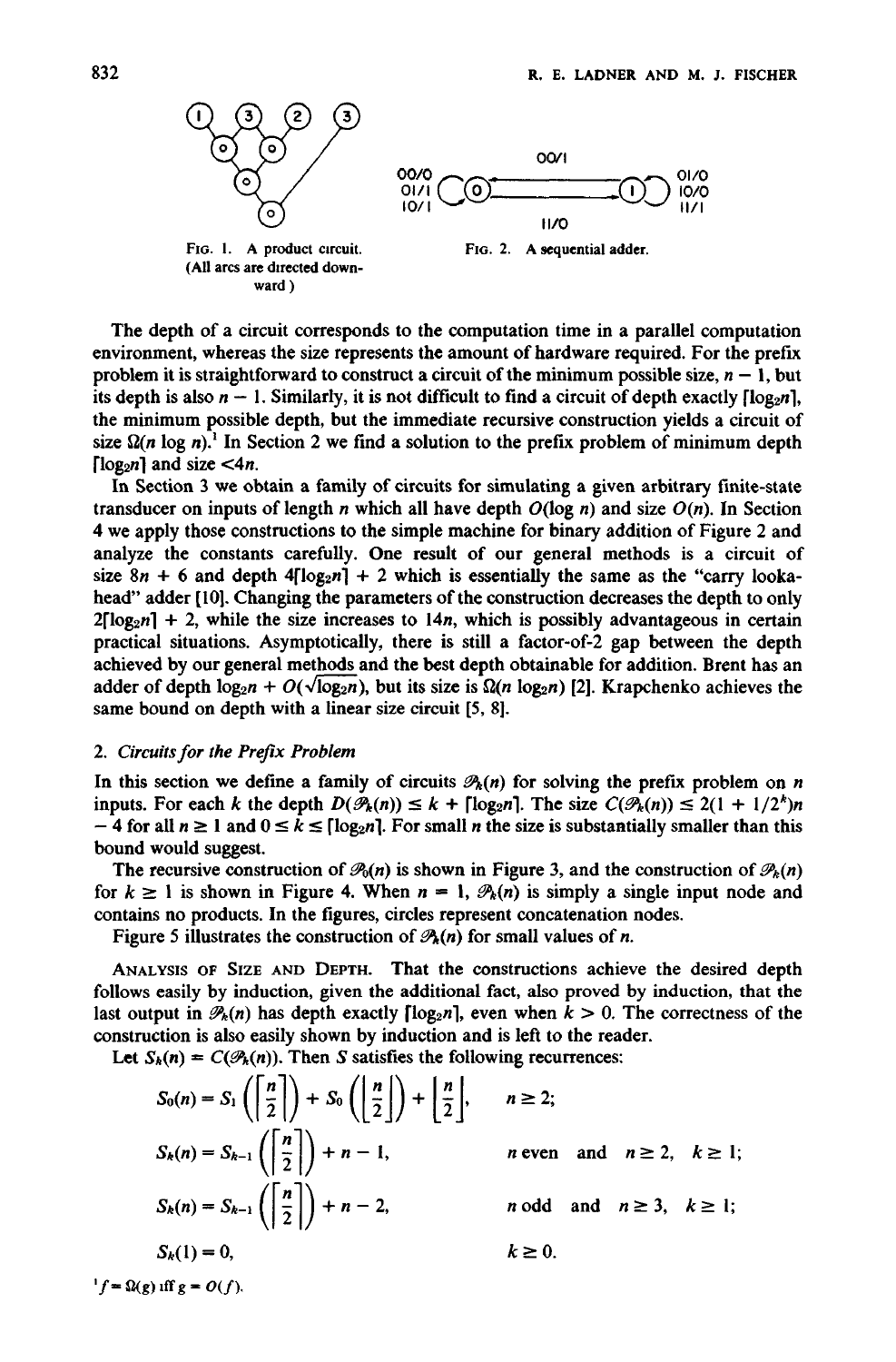



When  $n$  is a power of 2, we get exact solutions

$$
S_0(n) = 4n - F(5 + \log_2 n) + 1,
$$
  
\n
$$
S_1(n) = 3n - F(4 + \log_2 n),
$$

and more generally, when  $0 \le k \le \log_2 n$ ,

$$
S_k(n) = S_0 \left(\frac{n}{2^k}\right) + n \cdot \left(2 - \frac{1}{2^{k-1}}\right) - k
$$
  
=  $2 \left(1 + \frac{1}{2^k}\right) n - F(5 + \log_2 n - k) + 1 - k.$ 

Here *F(m)* denotes the *m*th Fibonacci number, and  $F(m) = (\phi^m - \hat{\phi}^m)/\sqrt{5}$ , where  $\phi =$  $(1 + \sqrt{5})/2$  and  $\hat{\phi} = (1 - \sqrt{5})/2$  (cf. [3]). Thus for large *n* and fixed *k*,  $S_k(n)$  is bounded by  $2(1 + 1/2<sup>n</sup>)n - a<sub>k</sub> \cdot n<sup>0.6424</sup>$ , where  $a<sub>k</sub> > 0$  is a constant depending only on k. Some values of  $S_k(n)$  are shown in Figure 6.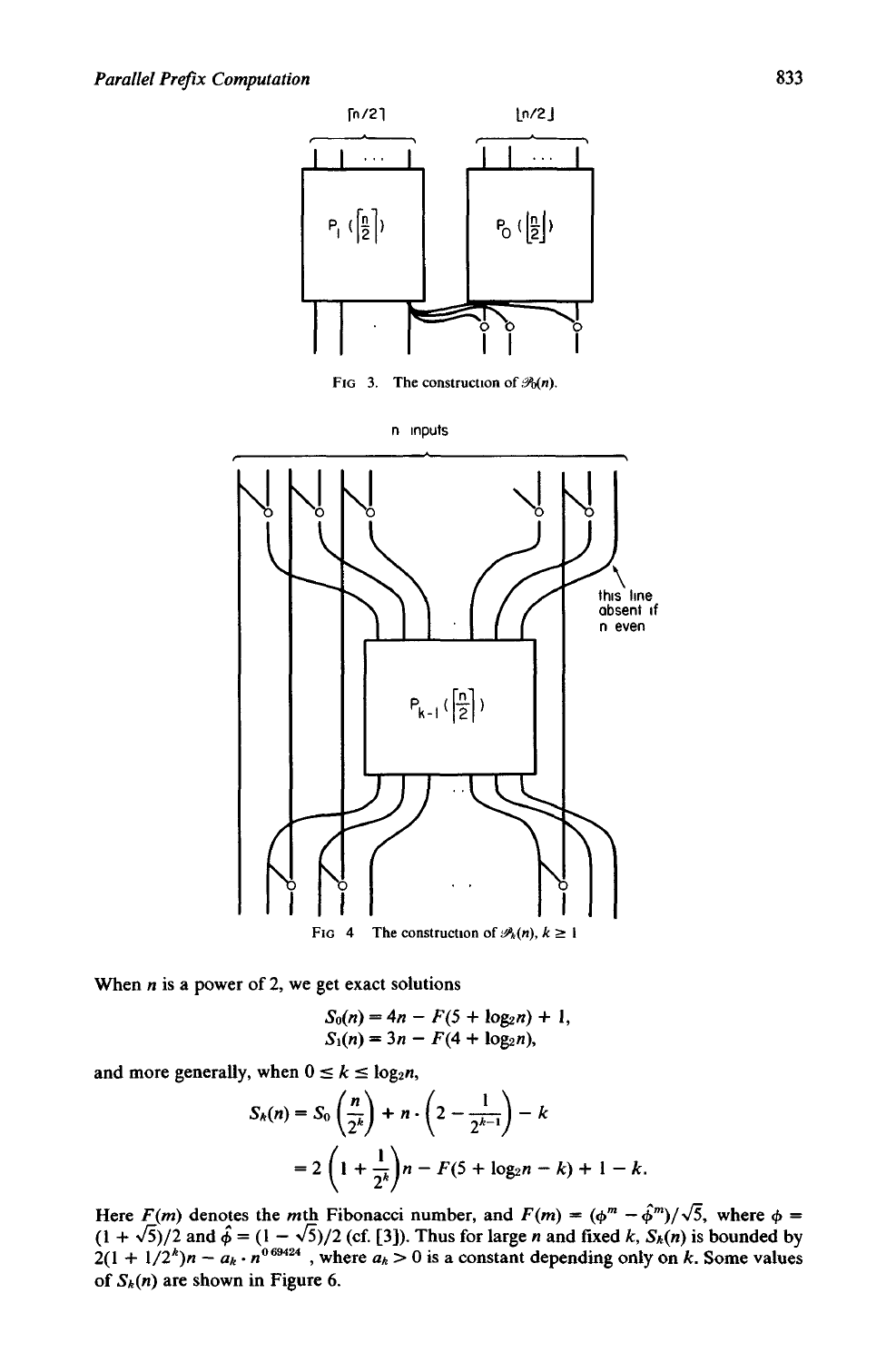

When  $n$  is not a power of 2, we do not have an exact solution, but it is easily verified by induction that  $S_k(n) < 2(1 + 1/2^k)n - 2$ ,  $n \ge 1$ . In fact, we know that  $\mathcal{P}_k(n)$  is not optimal for n not a power of 2. For example,  $C(\mathcal{B}_0(9)) = 13$ , but the circuit of Figure 7 has size only 12 since  $S_1(8) = 11$ , and it also has minimal depth 4. It is an open problem to determine just how to split the circuit to optimize the construction using the methods of Figures 3 and 4.

There is an analogy between product circuits and addition chains [4, 9]. Let D be the natural numbers,  $\circ$  be ordinary addition, and fix each input to 1. Then the minimum size circuit for computing a number  $n$  is exactly the length of the shortest addition chain for  $m$ . A prefix circuit on  $n$  inputs under this interpretation constructs each of the integers from 1 to n. Unlike most of the work on addition chains, we are interested in the depth as well as in the size. As with addition chains, analysis becomes much more difficult for  $n$  not a power of 2.

ANALYSIS OF FANOUT. The *fanout* of an input or product node in a circuit is its outdegree, and the fanout of a circuit is the maximum fanout of any node. In some applications, fanout is an important consideration along with size and depth.

For the circuits  $\mathcal{P}_k(n)$ , we happen to be able to give an exact characterization of the fanout. To begin, define the ith *output* node to be the one which computes the ith output value of the network. A node which is neither an input nor an output node is said to be *internal.* (In Figures 3-5 and 7 the output nodes are identified by vertical lines leading up from the bottom, but these lines are not counted in the fanout calculations.)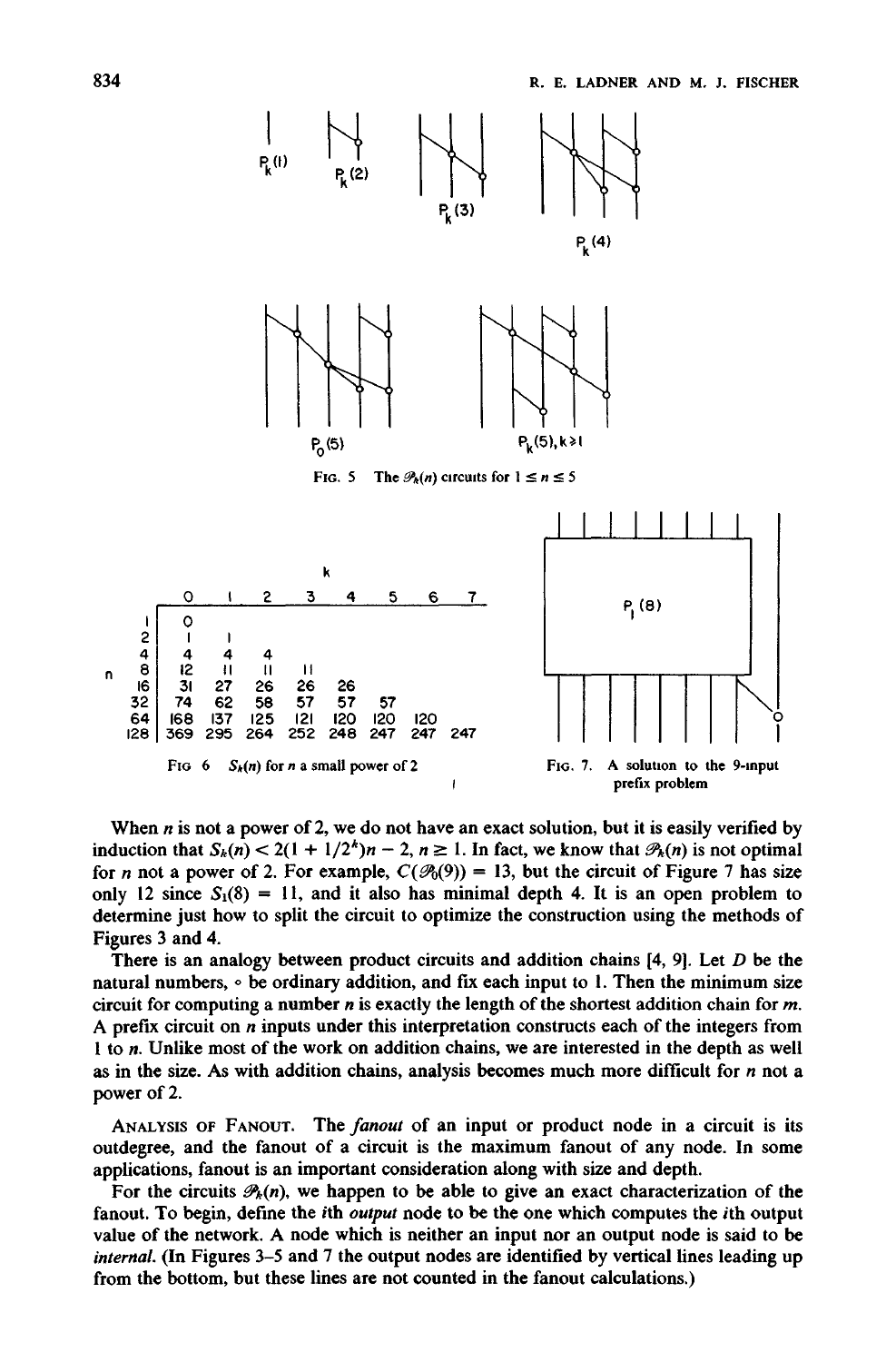## *Parallel Prefix Computation* 835

In  $\mathcal{P}_k(n)$  the first output node is the first input node, and the other outputs are product nodes. Every input node has fanout  $\leq 2$ , and for every internal node there is an output node of fanout at least as great. These facts are easily verified by induction on n, where the induction hypothesis is strengthened to show that the first input has fanout  $\leq 1$  and no output node has fanout exceeding  $n - 1$ . We conclude that the fanout of  $\mathcal{P}_k(n)$  equals the maximum fanout of an output node unless that quantity is 1. That happens, as we shall see, only for  $n \leq 3$ , in which case the fanout is easily determined from Figure 5.

Let fo(k, n, i) be the fanout of the ith output node of  $\mathcal{P}_k(n)$ . An easy induction establishes that fo(k, n, 1) = 1 for all  $n \neq 1$  and fo(k, n, n) = 0 for all n. Also, fo(k, 3, 2) = 1. For  $n \ge 4$  and  $1 < i < n$ , fo(k, n, i) satisfies the following recurrences:

If 
$$
k = 0
$$
,  $f(x, n, i) =$ 
$$
\begin{cases} f_0\left(1, \left\lceil \frac{n}{2} \right\rceil, i\right) & \text{if } i < \left\lceil \frac{n}{2} \right\rceil; \\ \left\lfloor \frac{n}{2} \right\rfloor & \text{if } i = \left\lceil \frac{n}{2} \right\rceil; \\ 0 & \text{if } i > \left\lceil \frac{n}{2} \right\rceil. \end{cases}
$$

If 
$$
k > 0
$$
,  $f_0(k, n, i) =$ 
$$
\begin{cases}\n0 & \text{if } i \text{ is odd and } i \neq 1; \\
\text{for } k = 1, \left\lfloor \frac{n}{2} \right\rfloor, \frac{i}{2} + 1 & \text{if } i \text{ is even and } i < n - 1; \\
\text{for } k = 1, \left\lfloor \frac{n}{2} \right\rfloor, \frac{i}{2}\n\end{cases}
$$
if  $i \text{ is even and } i \geq n - 1$ .

Let  $B(k, n) = (n + 2^{k} - 1)/2^{k+1} + k$ . It can be shown that for all  $n > 2^{k+1}$ , fo(k, *n*, *i*)  $\leq B(k, n)$ . Moreover, this bound is best possible; that is, there is an *i*(k, *n*) such that fo(k, *n*,  $i(k, n) = B(k, n)$ .  $i(k, n)$  is given by the formula

$$
i(k, n) = \begin{cases} 2^{k-1} \cdot \left\lceil \frac{n}{2^{k+1}} \right\rceil & \text{if} \quad 2^{k+1} < n \le 2^{k+1} + 2^{k-1}; \\ 2^k \cdot \left\lceil \frac{n}{2^{k+1}} \right\rceil & \text{if} \quad n > 2^{k+1} + 2^{k-1}. \end{cases}
$$

Putting these results together with the fact that when  $n \leq 2^{k+1}$  and  $k \geq 1$ , then  $\mathcal{P}_k(n) =$  $\mathscr{P}_{k-1}(n)$ , we have a complete characterization of the fanout of  $\mathscr{P}_k(n)$  for all k and n.

## *3. Application to Finite-State Machines*

A classic example of a sequential process is a finite-state transducer (of. [1]). Given an input of length  $n$  and an initial state, we show below how to compute in parallel the output and final state. This method leads to the construction of fast Boolean circuits that simulate finite-state transducers.

We use the Mealy model of a *finite-state transducer* which is a five-tuple  $M = (Q, \Sigma, \Delta, \Delta)$  $\delta$ ,  $\gamma$ ), where O is a finite set of states,  $\Sigma$  is the input alphabet,  $\Delta$  is the output alphabet,  $\delta: Q \times \Sigma \to Q$  is the transition function, and  $\gamma: Q \times \Sigma \to \Delta$  is the output function.

For each input symbol a we define a function  $M_a: Q \to Q$  by  $qM_a = \delta(q, a)$ . (The argument to  $M_a$  is on the left.) Given an input word  $a_1a_2 \cdots a_k$ , the state  $qM_a$ ,  $\circ M_a$ ,  $\circ$  $\ldots \circ M_{a_k}$  is the state of M after reading  $a_1 \cdots a_k$  starting in state q, where  $\circ$  denotes functional composition.

A parallel algorithm for computing the output and final state given the input  $a_1 a_2 \cdots$  $a_k$  and the initial state  $q_0$  is

1 Compute  $M_{a_1}, M_{a_2}, \ldots, M_{a_n}$  in parallel.

2 Compute  $N_1 = M_{a_1}$ ,  $N_2 = M_{a_1} \circ M_{a_2}$ , ...,  $N_n = M_{a_1} \circ M_{a_2} \circ \cdots \circ M_{a_n}$  by a parallel prefix algorithm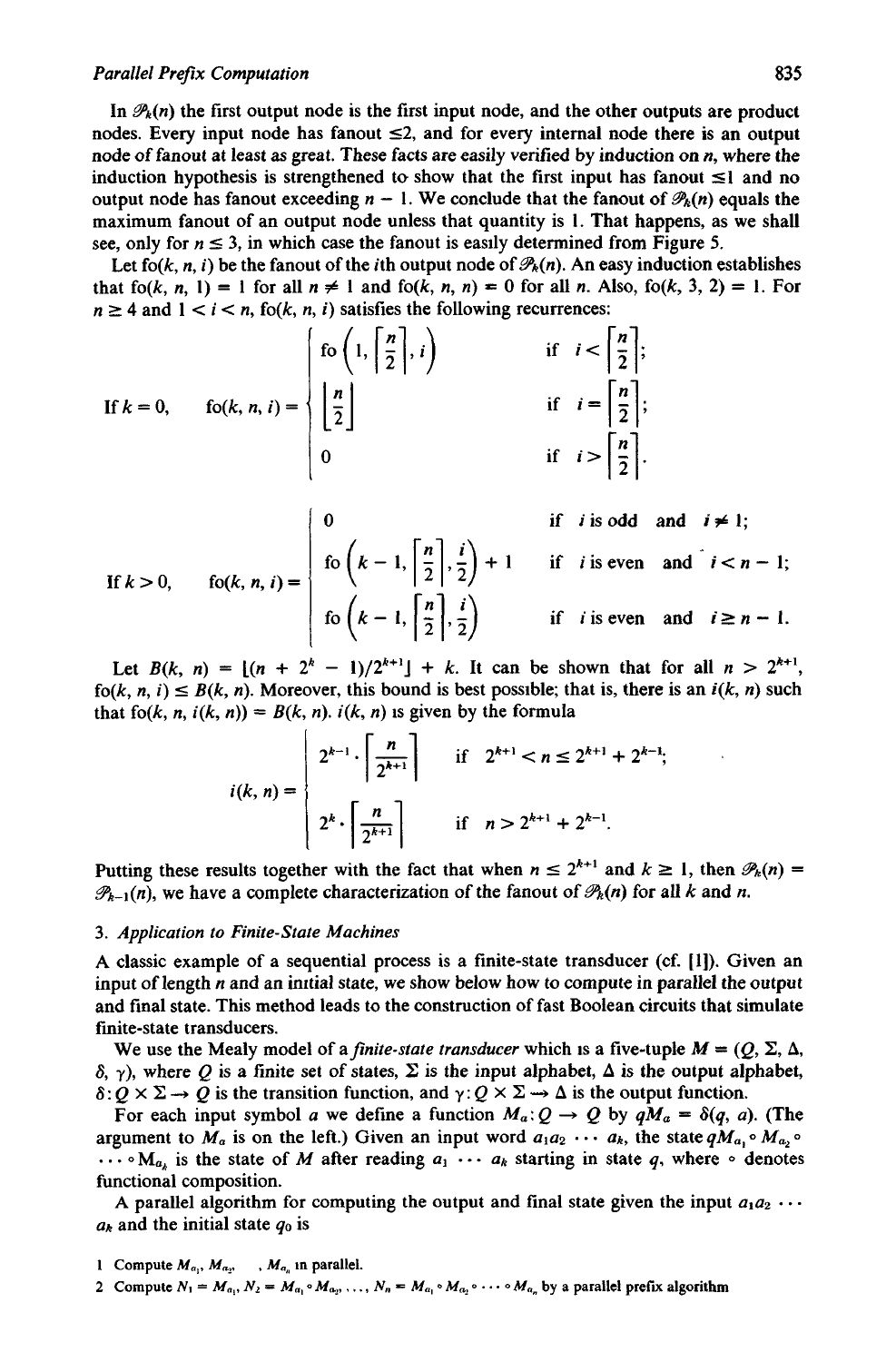|                  |                                                 |                  |                               |         | function<br>$92P_2$                   |                |    |  |  |
|------------------|-------------------------------------------------|------------------|-------------------------------|---------|---------------------------------------|----------------|----|--|--|
|                  |                                                 |                  |                               |         | oo                                    | ΟI             | 10 |  |  |
| input            | function                                        |                  |                               | $\circ$ | 00                                    | 00             | 10 |  |  |
| <b>xy</b>        | g p                                             |                  | function<br>9, P <sub>L</sub> | o١      | 00                                    | O <sub>1</sub> | 10 |  |  |
| oo               | oo                                              | $q = x \wedge y$ |                               | łО      | 00                                    | 10             | 10 |  |  |
| 10               | $\overline{O}$ l                                | $p = x \oplus y$ |                               |         |                                       |                |    |  |  |
| $\overline{O}$ 1 | $\overline{O}$ l                                |                  |                               |         | $q = q_{2} \vee (q_{1} \wedge p_{2})$ |                |    |  |  |
| Н                | 10                                              |                  |                               |         | $p = p_1 \wedge p_2$                  |                |    |  |  |
| FIG. 8           | Computation of the function<br>from the inputs. |                  | FIG. 9<br>Composition table   |         |                                       |                |    |  |  |

3. Compute  $q_1 = q_0N_1$ ,  $q_2 = q_0N_2$ , ...,  $q_n = q_0N_n$  in parallel

4. Compute  $b_1 = \gamma(q_0, a_1), b_2 = \gamma(q_1, a_2), \ldots, b_n = \gamma(q_{n-1}, a_n)$  in parallel

The output is  $b_1b_2 \cdots b_n$  and the final state is  $q_n$ .

Let  $c_1$  (d<sub>i</sub>) be the size (depth) of computing  $M_a$ ,  $c_2$  (d<sub>2</sub>) be the size (depth) of computing functional composition,  $c_3$  ( $d_3$ ) be the size (depth) of computing functional evaluation, and  $c_4$  (d<sub>4</sub>) be the size (depth) of computing  $\gamma(q, a)$ . Given an input of length n and an initial state, the size and depth for computing the output and final state is

$$
\begin{aligned} \text{SIZE} &\leq c_2c(n) + (c_1 + c_3 + c_4)n, \\ \text{DEPTH} &\leq d_2d(n) + d_1 + d_3 + d_4, \end{aligned}
$$

where  $c(n)$   $(d(n))$  is the size (depth) of a product circuit for solving the prefix problem. (Note: we assume that the state  $q_0$  can be coded or decoded at no cost.)

There are several ways of obtaining Boolean circuits from this method. One simple way is to represent the  $M_a$ 's as  $s \times s$  Boolean matrices, where s is the number of states. Functional composition is Boolean matrix multiplication, and functional evaluation is the Boolean product of a matrix and a vector. For this representation, using the standard matrix multiplication algorithm and the prefix circuit  $\mathcal{P}_0$  (or  $\mathcal{P}_k$  for fixed k), we can construct a Boolean circuit for inputs of length  $n$  with linear size and depth  $(1 + \log_2 s) \log_2 n + d$ , where d is a constant depending only on M.

For a fixed finite-state machine there may be a particularly good representation for the functions which would lead to a smaller or faster circuit. In the next section we find such a representation for the addition finite-state machine of Figure 2.

### *4. Application to Binary Addition*

Consider the finite-state transducer A of Figure 2. There are three functions  $A_{00}$ ,  $A_{01} = A_{10}$ ,  $A_{11}$  on states which are closed under composition. We repesent them by a pair of bits  $g, p$  (for generate and propagate, respectively) as shown in Figure 8. The composition table is shown in Figure 9, and the evaluation table in Figure 10.

From Figure 8 the inputs can be represented by the initial  $g$ ,  $p$  pair, so we get the output table shown in Figure 11.

By observation we can calculate the constants

$$
c_1 = 2,
$$
  $d_1 = 1,$   
\n $c_2 = 3,$   $d_2 = 2,$   
\n $c_3 = 2,$   $d_3 = 2,$   
\n $c_4 = 1,$   $d_4 = 1.$ 

The basic costs for addition are SIZE  $\leq 3c(n) + 5n$  and DEPTH  $\leq 2d(n) + 4$ . There are certain refinements that can be made.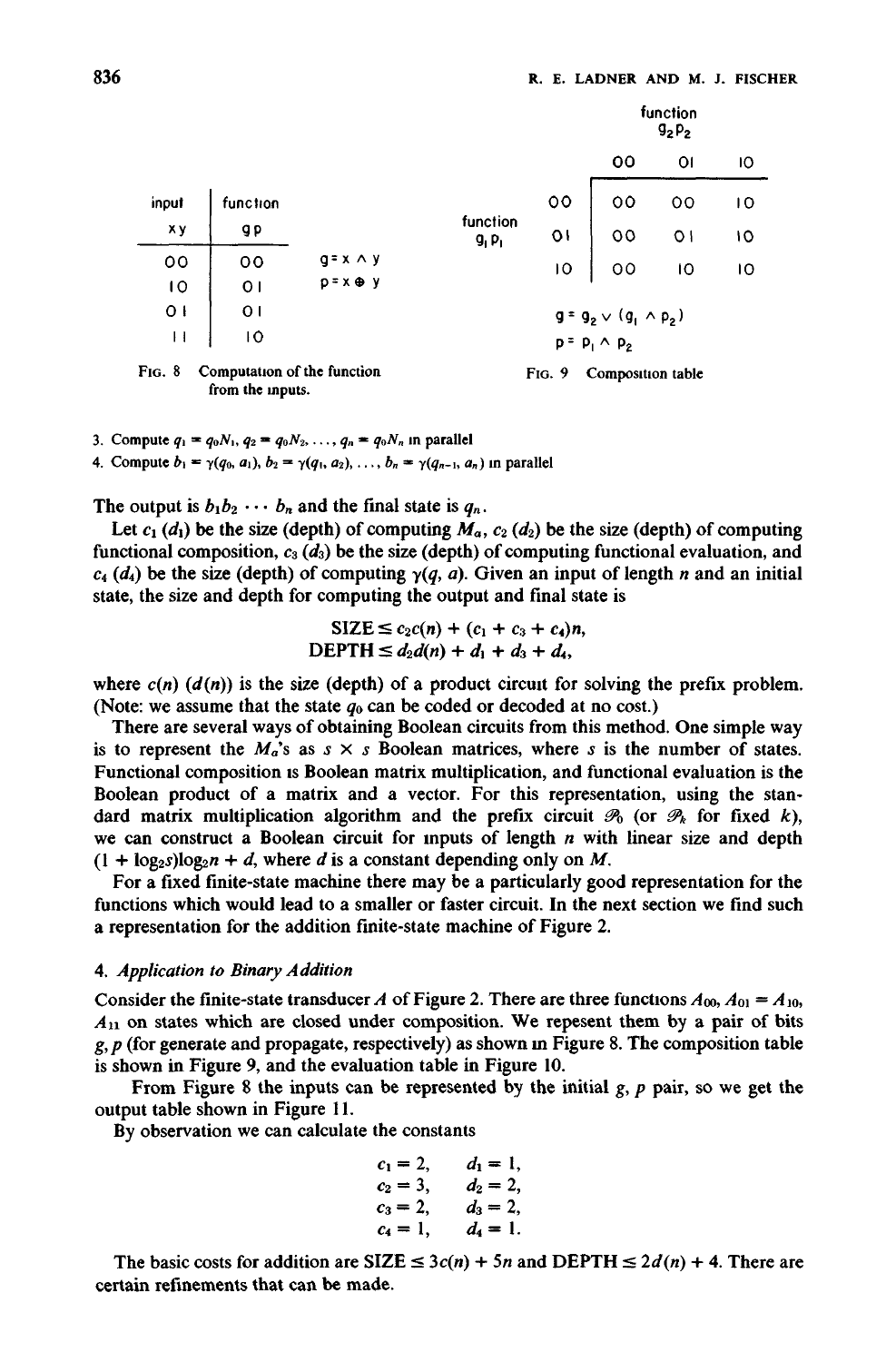

FIG. 10 Evaluation table



|     | k     |             |              |      |              |             |              |             |  |  |
|-----|-------|-------------|--------------|------|--------------|-------------|--------------|-------------|--|--|
|     | Ω     |             |              |      | 2            |             |              |             |  |  |
|     | DEPTH | <b>SIZE</b> | <b>DEPTH</b> | SIZE | <b>DEPTH</b> | <b>SIZE</b> | <b>DEPTH</b> | <b>SIZE</b> |  |  |
| 4   | 6     | 20          | 8            | 20   | ю            | 20          |              |             |  |  |
| 8   | 8     | 52          | 10           | 49   | 12           | 49          | 14           | 49          |  |  |
| 16  | iО    | 125         | 12           | 113  | 14           | ПO          | 16           | 110         |  |  |
| 32  | 12    | 286         | 14           | 250  | 16           | 238         | 18           | 235         |  |  |
| 64  | 14    | 632         | 16           | 539  | 18           | 503         | 20           | 491         |  |  |
| 128 | 16    | 1363        | 18           | 1141 | 20           | 1048        | 22           | 1012        |  |  |
|     |       |             |              |      |              |             |              |             |  |  |

FIG 12 DEPTH and SIZE of small adders

(1) Let the input state be the constant 0. The evaluation table reduces to  $t = g$ . There is no "evaluation," so there is no need to compute  $p$  at the last level before step 3. This results in a total savings of 3n in size and 2 in depth, so SIZE  $\leq 3c(n) + 2n$  and DEPTH  $\leq 2d(n) + 2$ .

(2) We may obtain an n-bit adder with the state as an additional "carry-in" input by forming an  $(n + 1)$ -bit adder which starts in state 0 and uses the lowest order bits to simulate the incoming state. This observation leads to an adder of SIZE  $\leq 3c(n + 1) + 2n$ and DEPTH  $\leq 2d(n + 1) + 2$ .

(3) These techniques can also be used to construct ones-complement adders. Because of the "end-around" carry the input state is a function of the input numbers. The input state is computed in step 2, which makes it available for step 3 where it is used. In this case the adder has  $SIZE \leq 3c(n) + 5n$  and DEPTH  $\leq 2d(n) + 4$ .

Using the results of Section 2 and observation (l) above, it is seen that there exist Boolean circuits to compute  $n$ -bit sums (with no carry in) of

$$
\text{SIZE} \le \left(8 + \frac{6}{2^k}\right)n \qquad \text{and} \qquad \text{DEPTH} \le 2\log_2 n + 2k + 2
$$

for  $0 \leq k \leq \log_2 n$ .

Notice that if we set  $k = \log_2 n$ , then we obtain a circuit of SIZE  $\leq 8n + 6$  and DEPTH  $\leq 4 \log_2 n + 2$ . These bounds are similar to those obtained for the "carrylookahead" adder [10]. We believe that our circuit  $P_k(n)$  for  $k = \log_2 n$  is essentially the same as the "carry-lookahead" adder.

The table of Figure 12 illustrates the trade-offs that can be made between size and depth in small adders. The numbers of Figure 12 are based on those of Figure 6 together with observation (1).

ACKNOWLEDGMENTS. We wish to thank Glenn Goodrich and Garret Swart for several helpful discussions.